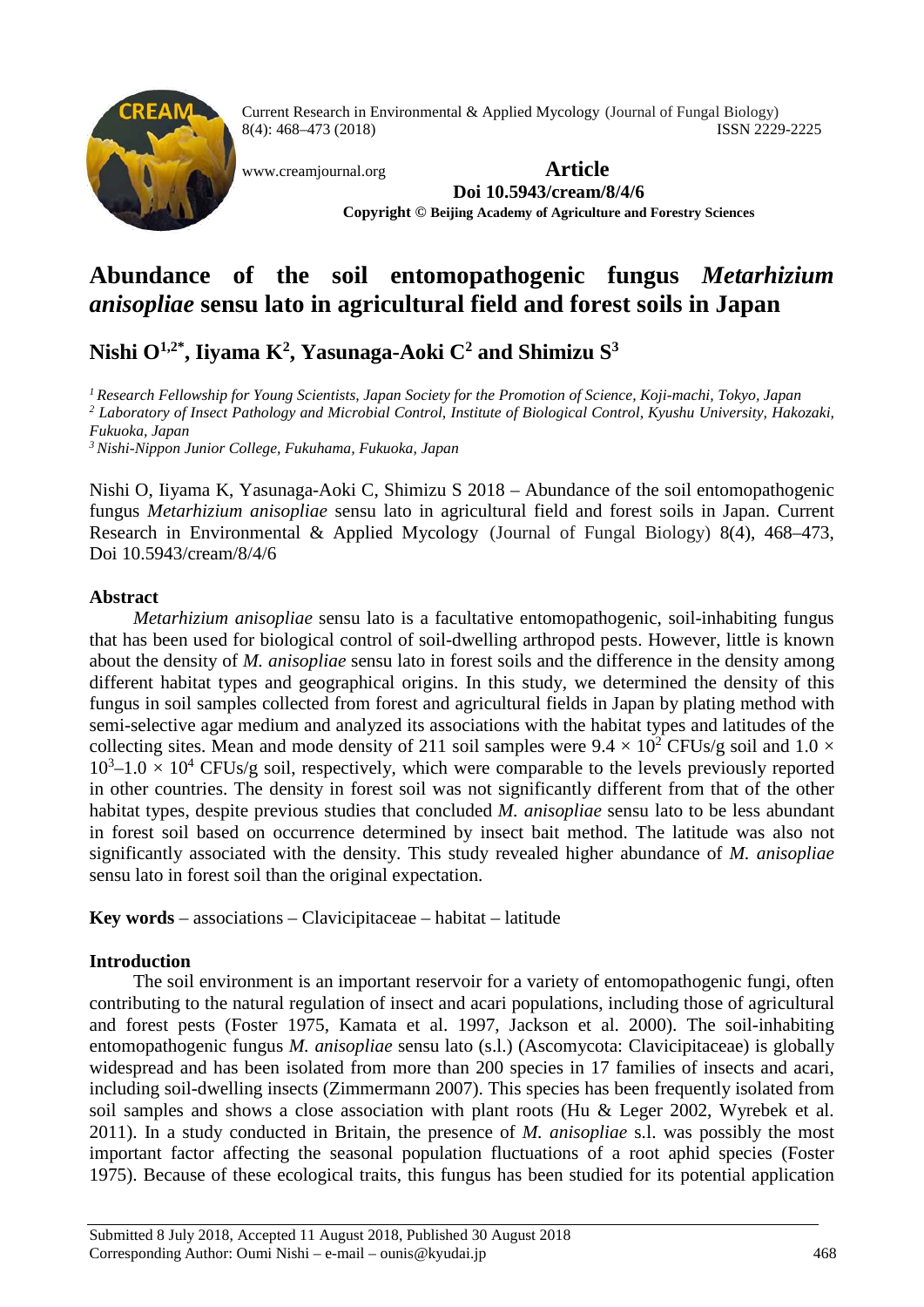as a biological control agent of soil-dwelling insects, such as the larvae of scarabaeid species and root weevils (Ramoutar et al. 2010, Ansari & Butt 2013).

The information pertaining to the background levels of *Metarhizium* spp. play an important role in the evaluation of the persistence of an introduced strain in this genus. According to EU legislation, the amount of a biological control agent applied to soil should be lower than the background level of the same species indigenously occurring at the site (Scheepmaker & Butt 2010). At least 13 published studies have quantified the densities of *M. anisopliae* s.l. in the soil according to a review by Scheepmaker  $\&$  Butt (2010). The most common methods for the quantification of the CFUs of entomopathogenic fungi in the soil are those with plating on semiselective agar medium, although a qualitative PCR method was also developed for the quantification of some entomopathogenic fungi in the soil (Schneider et al. 2012). Previous studies have revealed the densities of *M. anisopliae* s.l. in agricultural fields, pastures, and lawns (Scheepmaker & Butt 2010); however, insufficient data have been published for forest soils despite the potential of *Metarhizium* spp. as a forest pests-controlling biological agent, such as emerald ash borers (*Agrilus planipennis*) (Hajek & Bauer 2009). Knowledge of the abundances of *Metarhizium* spp. in semi-natural habitats such as forests is also important in that they may provide a refuge for *Metarhizium* spp. and may allow for recolonization of adjacent arable fields (Schneider et al. 2012). Furthermore, few investigations have been conducted to compare the densities of entomopathogenic fungi in different habitat types and latitudinal origins, although comparisons of the occurrences of *Metarhizium* in Canada indicated its different preference of habitat types (Bidochka et al. 1998).

In this study, we quantified the abundance of *M. anisopliae* s.l. in 211 soil samples collected from various types of environments, including a forest and an agricultural field in Japan, to determine its densities in the soil and the associations among its abundance and the habitat types and latitude.

## **Materials & Methods**

#### **Soil sampling**

Overall, 211 soil samples were collected from various environments in Japan from April 2008 to October 2013 (Table 1). After removal of surface litter, soil samples were collected from an approximate depth of 5–10 cm, placed in plastic bags, and stored at 4°C before use.

## **Quantification of** *M. anisopliae* **s.l. in soil samples**

Each soil sample was suspended in a sterile aqueous solution of 0.05% Tween 80 (0.1 g in 900 µL or 1.0 g in 10 mL), thoroughly shaken, and serially diluted 10 and 100 or 5 and 25 times. Next, two replicates of the original suspension and 2–5 replicates of the two dilutions were spreadplated (100 µL) onto a semi-selective agar medium (6% oatmeal, 1.25% agar, 0.03% chloramphenicol, and 0.1% cycloheximide). The cultures were maintained at 25°C in dark. The colonies that were morphologically identified as *M. anisopliae* s.l. were counted two to three weeks after plating.

The detection limits of the density for each of the soil samples were 45 or 50 CFUs/g soil, which were the values of CFUs/g soil where one CFU was detected on the selective agar plates on which the soil suspension of the original concentration was spread-plated. The mean and standard deviation were calculated by the Kaplan–Meier method using R package NADA. In the calculation, the zero values of CFUs/g soil were regarded as left-censored at their detection limits.

#### **Results**

The detection rates and statistical data of CFUs/g soil are shown in Table 1. In addition, the distributions of the density  $Log_{10}$  (CFU/g soil + 1) are illustrated in Fig. 1. The modal density of either the total or the individual habitat type soil samples was  $1.0 \times 10^3 - 1.0 \times 10^4$ . The maximum density was  $4.1 \times 10^5$  CFUs/g soil, which was determined in a soil sample collected under a shrub.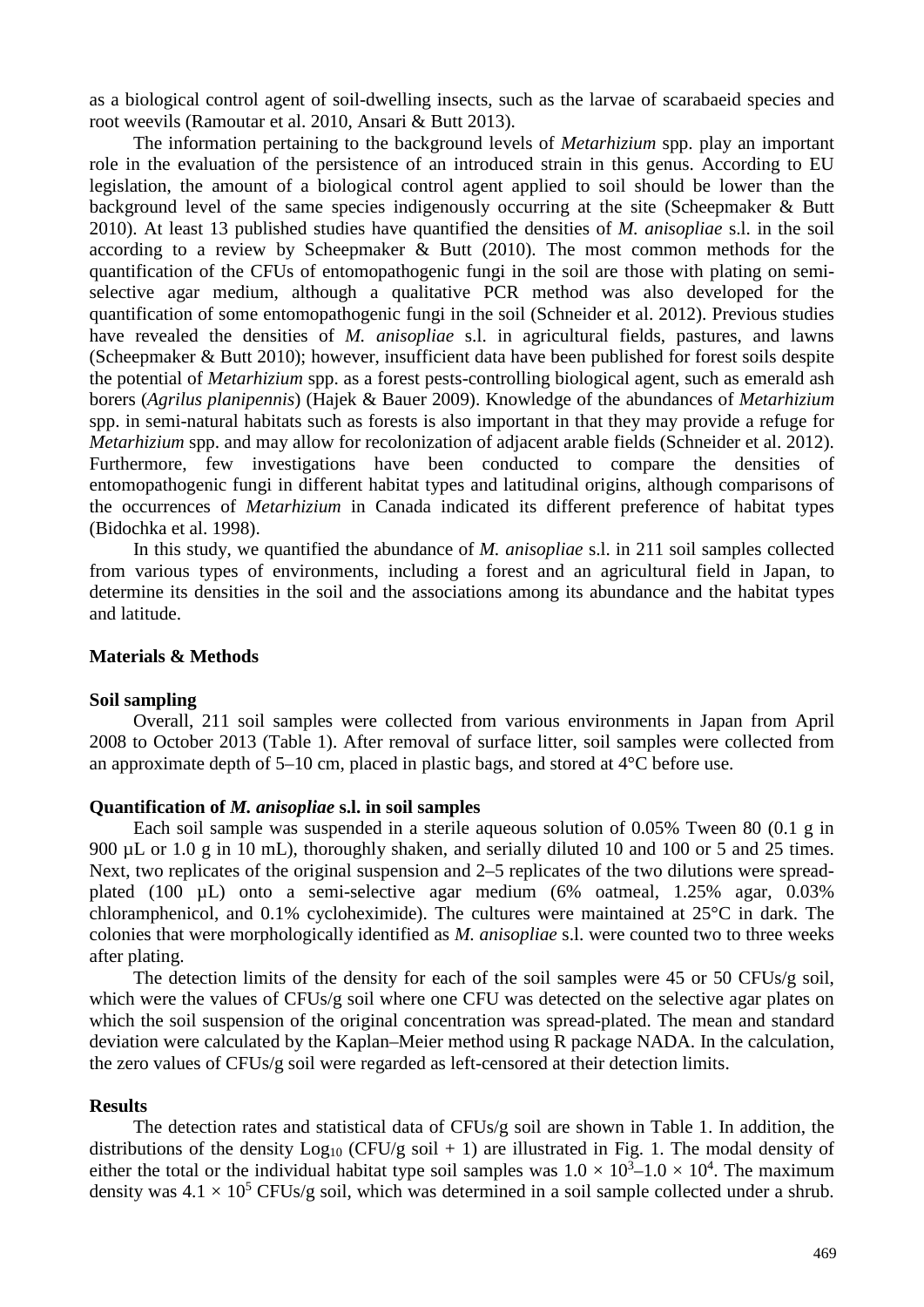*M. anisopliae* s.l. was the dominant species among the fungi that grew on the selective agar plates with a density of more than  $1.0 \times 10^4$  CFUs/g soil. The differences in the densities of the habitat types were not statistically significant (Forest-Cultural Field:  $\chi^2 = 1.7$ , d.f. = 1,  $p = 0.193$ ; Forest-Not Forest:  $\gamma^2 = 3.3$ , d.f. = 1,  $p = 0.069$ ).

The relationships between the densities and the latitudes of the sampling sites are presented in Fig. 2. The correlations were not statistically significant (Spearman's rank correlation coefficients were not significantly different from 0) for either the total or the individual habitat type soil samples (Total:  $r = -0.037$ ,  $p = 0.5934$ ; Cultural field:  $r = -0.21$ ,  $p = 0.15$ ; Forest:  $r = 0.11$ ,  $p =$ 0.29; Others:  $r = -0.15$ ,  $p = 0.23$ ).

| <b>Habitat types</b>  | <b>Detection rate</b> | Density in soil $Log_{10}$ {CFUs/g soil + 1} (CFUs/g soil) |                          |      |
|-----------------------|-----------------------|------------------------------------------------------------|--------------------------|------|
|                       |                       | <b>Median</b>                                              | <b>Mean</b>              | S.D. |
| <b>Forest</b>         | 0.75(70/93)           | 3.40 $(2.5 \times 10^3)$                                   | 3.13 $(1.3 \times 10^3)$ | 1.07 |
| <b>Cultural Field</b> | 0.66(33/50)           | 2.95 $(9.0 \times 10^2)$                                   | 2.98 $(9.6 \times 10^2)$ | 0.91 |
| <b>Others</b>         | 0.65(44/68)           | 2.70 $(5.0 \times 10^2)$                                   | 2.82 $(6.7 \times 10^2)$ | 1.15 |
| Total                 | 0.70(147/211)         | 3.00 $(1.0 \times 10^3)$                                   | 2.97 $(9.4 \times 10^2)$ | 1.09 |

**Table 1** Detection rate and density of *M. anisopliae* s.l. in the soil samples.



**Fig. 1** – Distribution of the densities of *M. anisopliae* s.l. in soils from different habitat types. A Total. B Cultural field. C Forest. D Others.

#### **Discussion**

According to the meta-analysis of 13 studies conducted outside Japan by Scheepmaker & Butt (2010), the mean density of *M. anisopliae* s.l. in the soil was  $1.04 \times 10^3$  CFU/g soil. The modal density in soil from the Macquarie islands was  $1.0 \times 10^3 - 1.0 \times 10^4$  CFUs/g soil (Rath et al. 1992). To the best of our knowledge, the maximum value of the density is  $1.0 \times 10^6$  CFUs/g, which is recorded from a pasture soil in Australia (Milner 1992). In this study, we found that the density of *M. anisopliae* s.l. in soil samples collected in Japan was almost equivalent to those in previous studies conducted outside Japan.

There are little data concerning the density of *M. anisopliae* in forest soils despite its potential as a biological control agent against forest pests (Hajek & Bauer 2009). The present study determined the density of *M. anisopliae* s.l. in forest soil in Japan. The comparison among different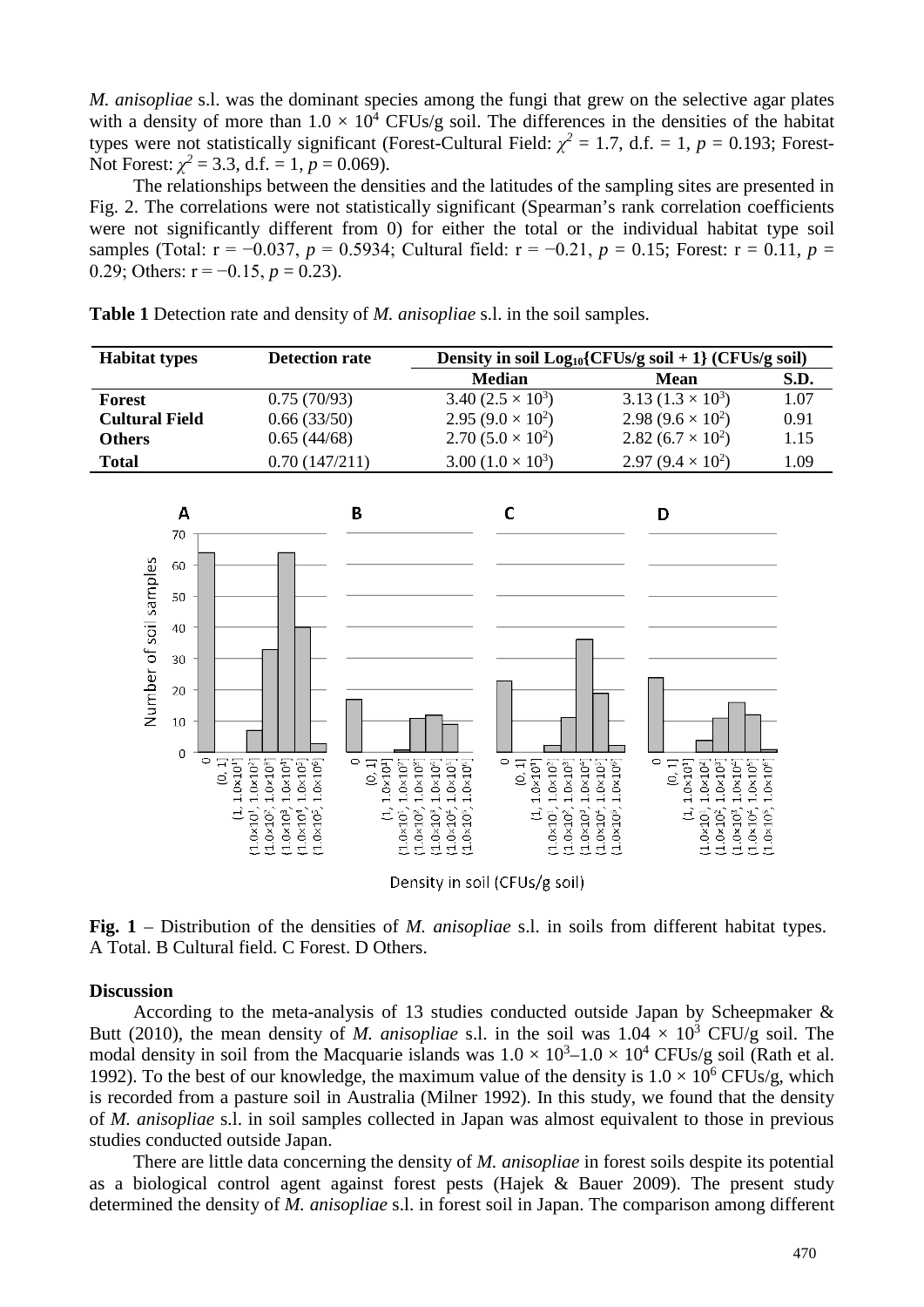habitat types exhibited no significant difference in the abundance of *M. anisopliae* s.l. between forest and agricultural field soils, although the soils were collected from two habitat types with generally a large number of differences in the environmental factors. This finding is in contrast to those of previous investigations of two entomopathogenic fungal species in soil by using the insect bait method, where *M. anisopliae* s.l. had higher occurrence in agricultural field soils than in forest soils, whereas the other species had comparatively high occurrence in forest soils (Bidochka et al. 1998, Sánchez-Peña et al. 2011). In these studies, the prevalence of *M. anisopliae* s.l. in forest soils may have been underestimated because of the peculiarities of the insect bait method, which is likely to detect only one dominant fungal species, thereby underestimating the occurrence of the subdominant species (Scheepmaker & Butt 2010). Cultivation-independent PCR was used in a study aimed to quantify the abundance of *Metarhizium* clade 1, which almost corresponded to *M. anisopliae* s.l., in which its density was high in semi-natural habitats, such as grassland and field margins (Schneider et al. 2012). However, the exceedingly low detection rate of *Metarhizium* by this method (19.3% of 176 soil samples) hinders the adequate interpretation of the comparisons of the results with those of other studies based on plating method. Forest soils usually have higher organic matter content than agricultural soils (Osman 2013), and higher organic contents in soil was associated with higher occurrences of *M. anisopliae* s.l. in Spain (Quesada-Moraga et al. 2007). Thus *M. anisopliae* s.l. could be more abundant in forest soil, as supported also by our results; both mean and median of the density of *M. anisopliae* s.l. in forest soil was higher than those of in other cultural field and others (Table 1). Among the factors that affect the abundance of entomopathogenic fungi, insect diversities may have a lower impact on the abundance of *M. anisopliae* s.l. in Japan because of its broad host range (Nishi & Sato 2017).



**Fig. 2** – Relationship between the densities of *M. anisopliae* s.l. in soils and the latitude of the sampling sites.

The relationships between the latitude and the abundance of soil fungi have rarely been researched, although their species richness is known to be latitudinally gradient (Tedersoo et al. 2014). Wu et al. (2009) reported that the soils in southern China contained relatively more fungi than those in northern China (47.4°N–21.4°N). In previous studies, the occurrence of *M. anisopliae*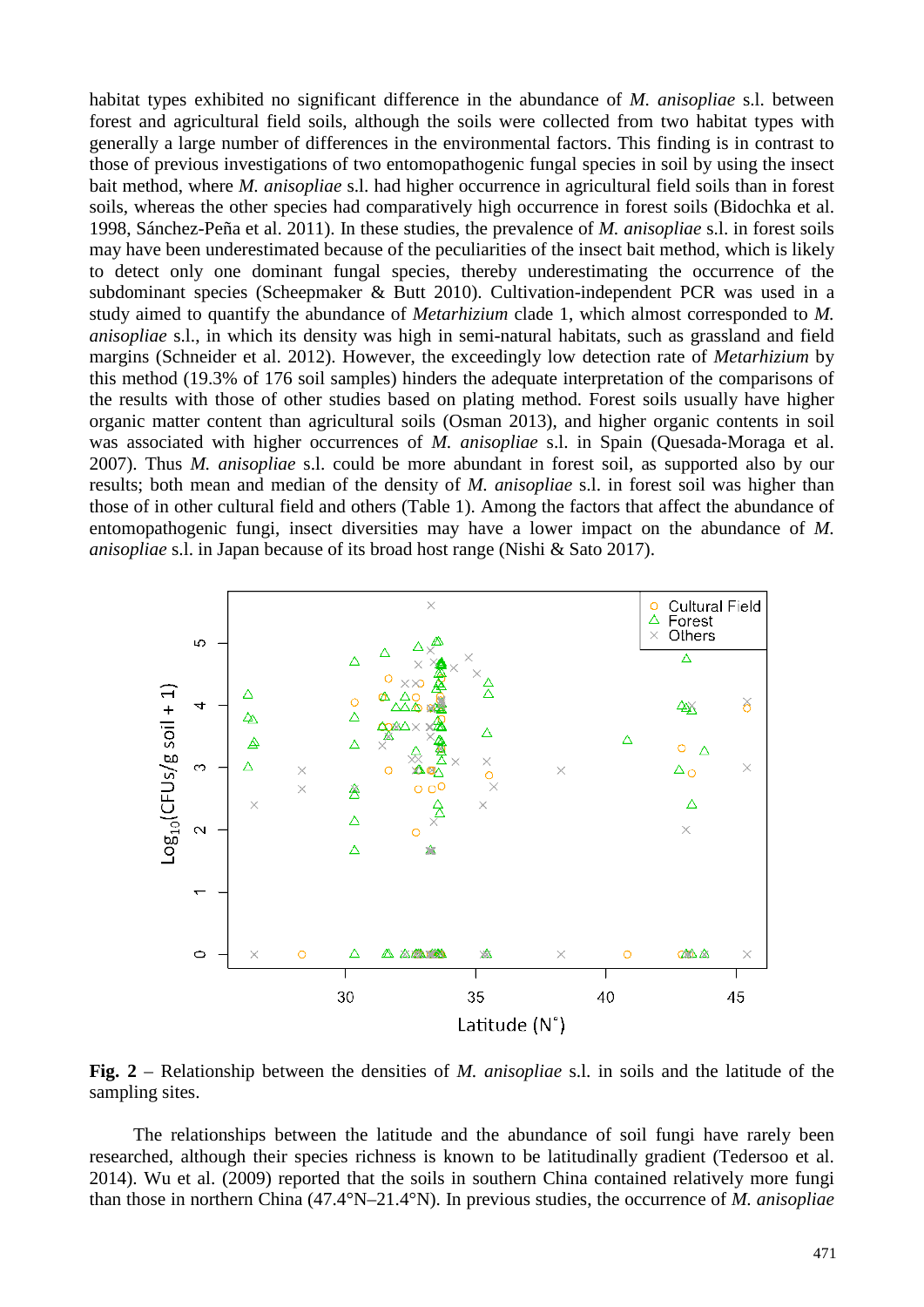s.l. in the soil was associated with the latitudinal origin (Quesada-Moraga et al. 2007, Vänninen 1996). The results of this study showed no significant correlation between the latitude and densities of *M. anisopliae* s.l. in the soil samples collected in Japan (46°N–26°N). In terms of growth temperature, *M. anisopliae* s.l. appeared to have longer optimal growth periods and thus more opportunity to be infected with potential host insects in a year in the lower latitudinal regions in Japan because the optimum growth temperature of *M. anisopliae* s.l. was within the range of 25°C– 32°C (Ouedraogo et al. 1997). On the other hand, in another study, the longevity of the conidia of *M. anisopliae* s.l. increased as the temperature declined from 37°C to 4°C (Daoust & Roberts 1983), which suggests that the longevity of conidia in field soils may be longer than that in higher latitudinal regions. The balance between such conflicting factors could result in the lack of significant latitudinal effect.

Our study has determined the density of *M. anisopliae* s.l. in soils in Japan. The information for the background levels provided herein is important for the evaluation of the persistence of any introduced strain of this species to be used as biological control agents in soils in various habitat types. The absence of significant differences in the *M. anisopliae* s.l. densities between forest and agricultural field soils suggests that more subdivided environmental factors, such as temperature, UV radiation, water content, pH, and soil texture, determine their levels. Therefore, to further elucidate the association between *M. anisopliae* s.l. density in the soil and habitat types, multivariate analyzes should be conducted including these environmental soil parameters. Recent studies on *M. anisopliae* s.l. have shown its close association with rhizosphere environments (Hu & Leger 2002, Wyrebek et al. 2011). Quantifications of its densities in the rhizosphere soil of wild plants will also provide further knowledge of ecology and life history of this fungus.

### **Acknowledgments**

This work was supported by a Grant-in-Aid for JSPS Fellows (11J002757).

## **References**

- Ansari MA, Butt TM. 2013 Influence of the application methods and doses on the susceptibility of black vine weevil larvae *Otiorhynchus sulcatus* to *Metarhizium anisopliae* in field-grown strawberries. BioControl 58, 257–267.
- Bidochka MJ, Kasperski JE, Wild GAM. 1998 Occurrence of the entomopathogenic fungi *Metarhizium anisopliae* and *Beauveria bassiana* in soils from temperate and near-northern habitats. Canadian Journal of Botany 76, 1198–1204.
- Daoust RA, Roberts DW. 1983 Studies on the prolonged storage of *Metarhizium anisopliae* conidia: effect of temperature and relative humidity on conidial viability and virulence against mosquitoes. Journal of Invertebrate Pathology 41, 143–150.
- Foster WA. 1975 The life history and population biology of an intertidal aphid, *Pemphigus trehernei* Foster. Transactions of the Royal Entomological Society of London 127, 193–207.
- Hajek AE, Bauer LS. 2009 Use of entomopathogens against invasive wood boring beetles in North America. Use of microbes for control and eradication of invasive arthropods. Springer, Dordrecht, 159–179.
- Hu G, Leger RJS. 2002 Field studies using a recombinant mycoinsecticide (*Metarhizium anisopliae*) reveal that it is rhizosphere competent. Applied Environmental Microbiology 68, 6383–6387.
- Jackson TA, Alves SB, Pereira RM. 2000 Success in Biological Control of Soil-dwelling Insects by Pathogens and Nematodes, Biological Control: Measures of Success, Dordrecht, Springer, 271–296.
- Kamata N, Sato H, Shimazu M. 1997 Seasonal changes in the infection of pupae of the beech caterpillar, *Quadricalcarifera punctatella* (Motsch.) (Lep., Notodontidae), by *Cordyceps militaris* Link (Clavicipitales, Clavicipitaceae) in the soil of the Japanese beech forest. Journal of Applied Entomology 121, 17–21.